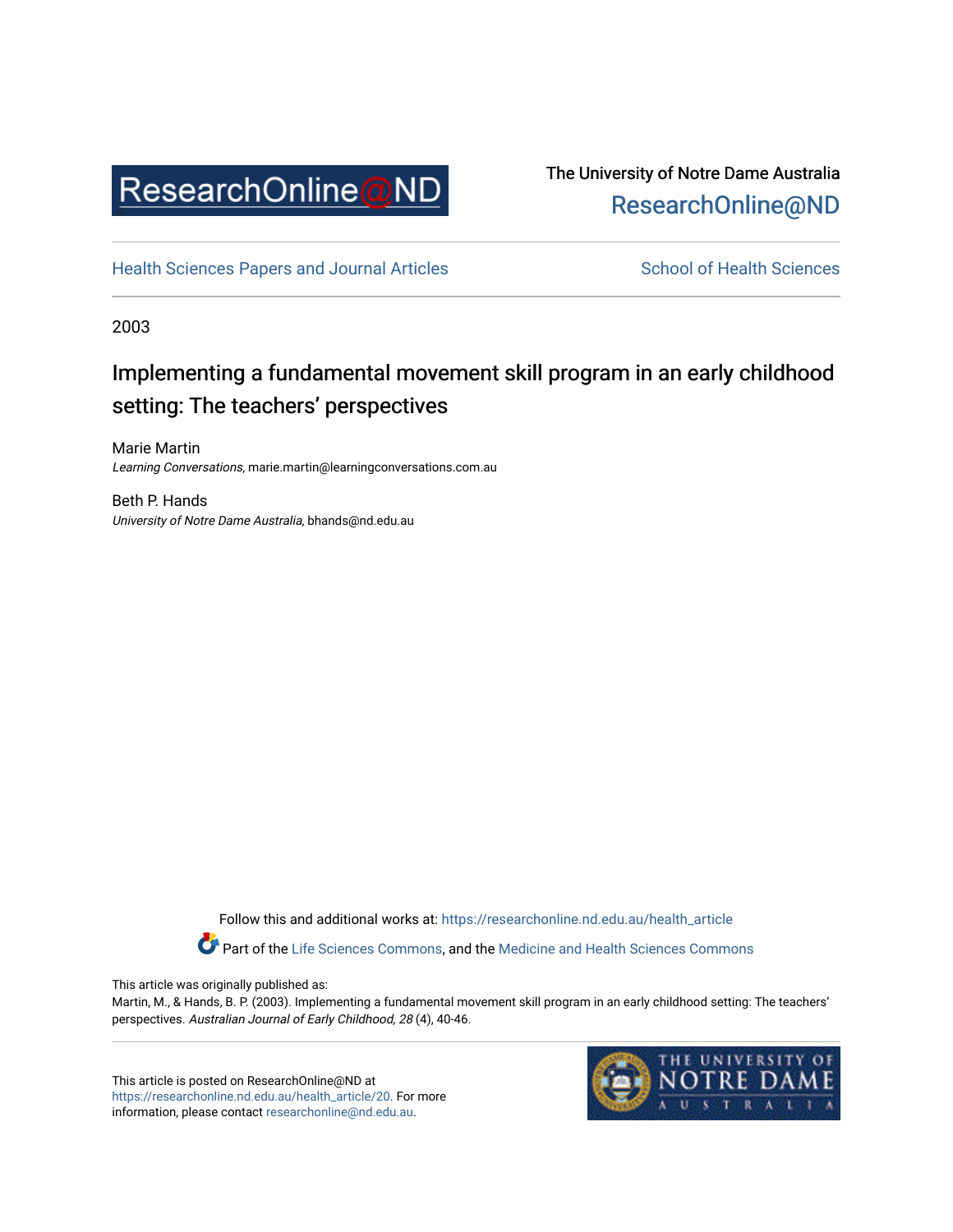# Implementing a Fundamental Movement Skill program in an early childhood setting: The teachers' perspectives

Marie Martin<sup>ª</sup> and Beth Hands<sup>b</sup>

Connecting Learning<sup>a</sup> University of Notre Dame<sup>b</sup>

Send correspondence to:

Dr Beth Hands School of Health and Physical Education College of Health University of Notre Dame PO Box 1225 FREMANTLE WA 6959 Ph: (618) 9433 0792 Fax: (618) 9433 0790 Email: bhands@nd.edu.au

Word Count: 3486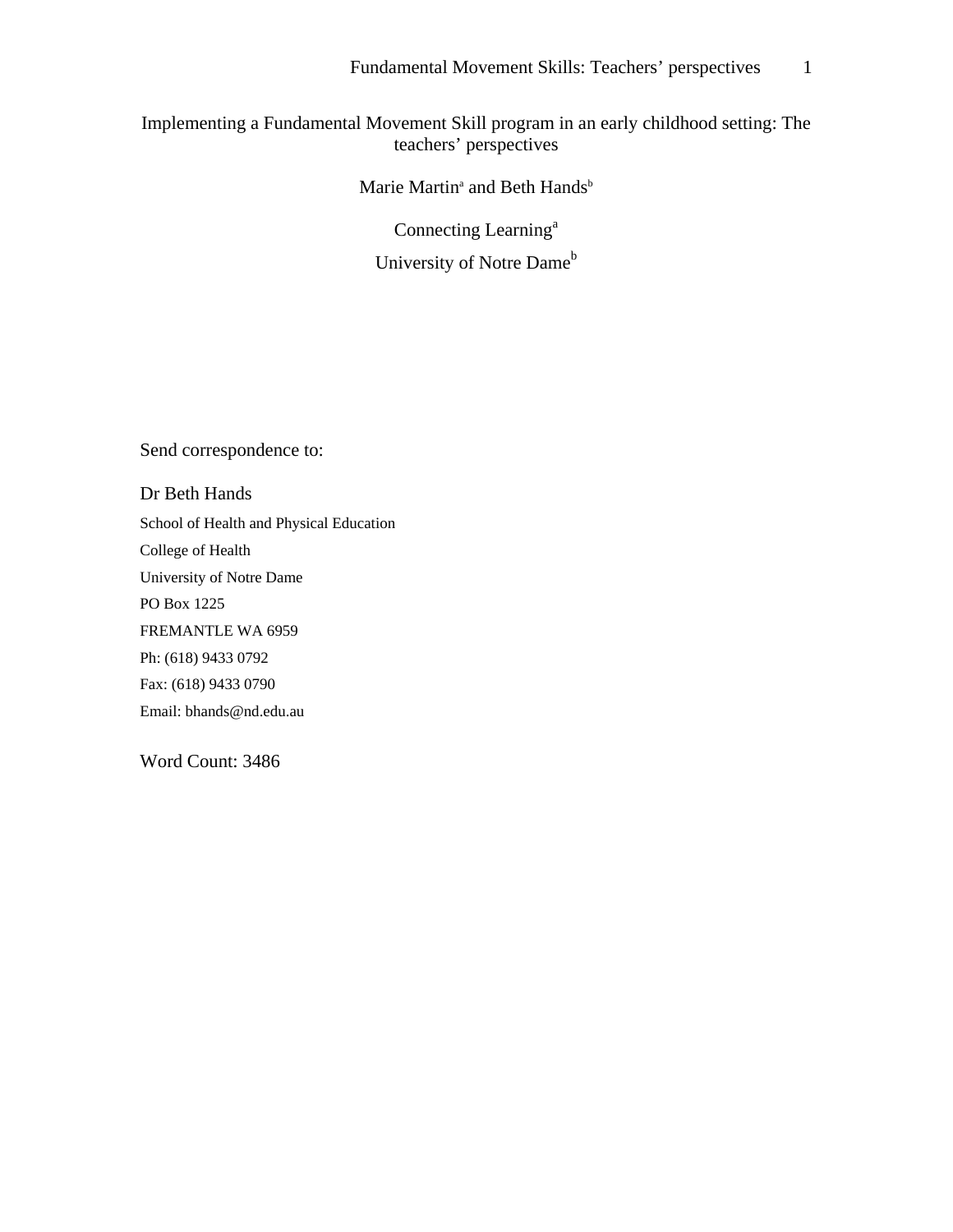# Abstract

The place of explicit movement skill development programs in early childhood settings is contentious. However given the growing understanding that movement competence is important for maintaining an active and healthy lifestyle (Hands, Parker, & Larkin, 2001), well planned and effective programs specifically designed for young children are important.

In this paper, the influence of a new teaching resource designed to support teachers in implementing a fundamental movement skill program is presented using a case study approach. The case studies were constructed with teachers working in a range of early childhood settings. The impact of the program on teachers' level of confidence, knowledge of fundamental movement skills and personal physical activity level is presented. The information was gathered using a structured self-reflection process including a journal, group meetings, individual face-to-face interviews and a final written evaluation. The findings indicate an increase in teacher confidence and knowledge but no impact on personal physical activity level.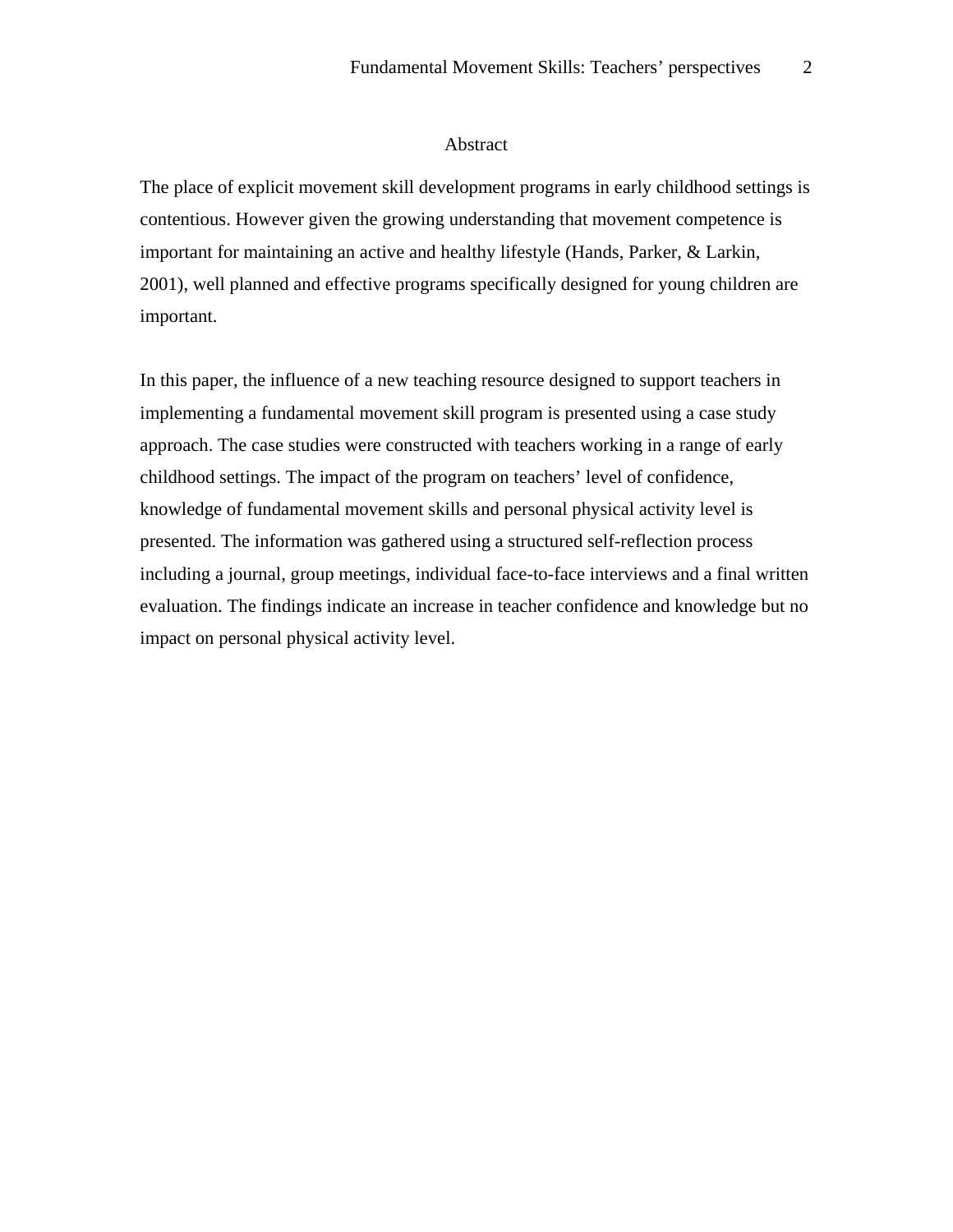### Introduction

Fundamental movement skills are basic movement patterns that form the basis of many more complex skills used in games, sports and other recreational activities. They include running, throwing, skipping and balancing. Children who are proficient in these skills are more likely to have higher self-esteem and self-confidence (Henderson, May, & Umney, 1989), and therefore be more willing to seek activity opportunities rather than avoid them. Strategies to maximize movement proficiency, therefore, form an important part of early childhood teaching and learning programs. A number of teacher resources are now available to assist teachers in their planning.

In 2000 and 2001, the Fundamental Movement Skill Teacher Resource (Education Department of WA, 1997) was rewritten to bring it into line with the Curriculum Framework for Western Australian Schools (Curriculum Council, 1998). The earlier resource had been favorably received, with many teachers reporting that the materials had helped them to understand how particular movement skills were performed and given them information on one teaching strategy to implement. The package, however, did not support teachers in providing a range of experiences, integrated into the learning program. Nor did it help teachers in gathering information about skills that was comprehensive, fair, valid, explicit and educative. The emergence of portfolio reporting had also led to the exclusion of physical activity in these reports or, conversely, the inclusion of 'work sheets' that reflected children's written skills more than their physical skills. The new package aimed to address many of the early concerns by providing teachers with a selection of strategies to plan, deliver and evaluate quality teaching and learning programs to maximize children's learning of fundamental movement skills (FMS).

Practising teachers supported the rewriting of the package at all stages of the process. A reference group oversaw the production of the materials, a teacher reference group read and provided feedback on each draft of the materials, and a case study group implemented the materials and reflected on their experiences with them.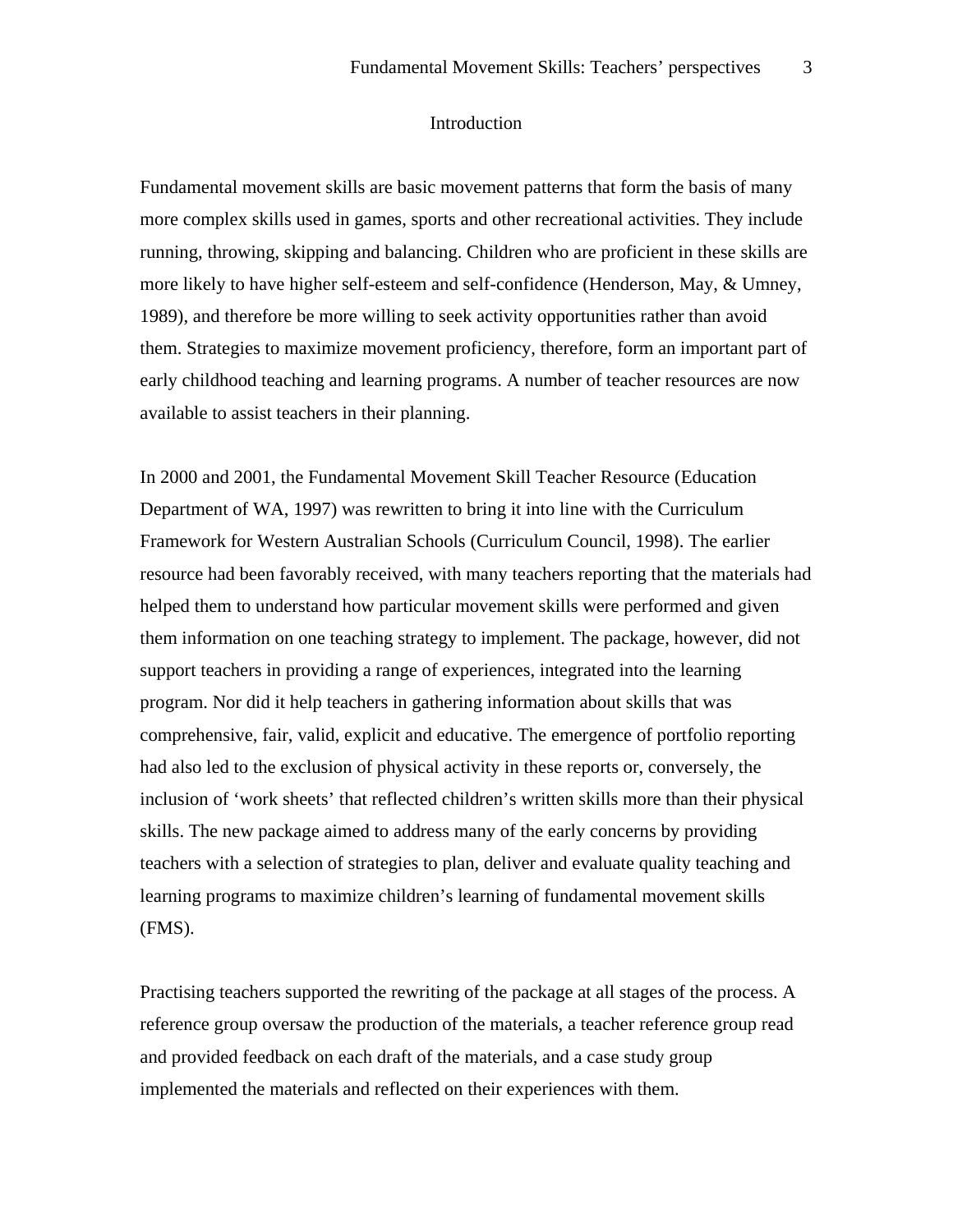The writers of the package, as well as the reference group and teacher reference group, wanted to evaluate the implementation of the package as it was developed. There were three main focuses: documenting the use of the package in order to refine the content and presentation of the information, researching the impact of a fundamental movement skill learning program on children's skill and activity levels, and researching the impact of the FMS teacher resource on teacher's practice.

This paper presents the latter research component, examining the teacher's perspective on the implementation of the FMS Teacher Resource (Education Department of WA, 2001).

## Method

Seven teachers from different school sectors, settings and year groups were involved in the redevelopment of the FMS Resource. Two teachers, one a generalist classroom teacher and the other a physical education specialist, worked together for one of the case stories. The characteristics of the six different settings are shown in Table 1.

The case study method chosen involved a structured self-reflection process. After a halfday orientation to the FMS Teacher Resource, teachers completed an initial feedback form and were given a reflective journal. The journal asked them to record their plans for the implementation of the resource, and provided a lesson plan format including a large space for reflection. Two face-to-face interviews were conducted with each teacher approximately three and six weeks into their implementation period. Teachers presented a short report of their experience with the resource during a second half-day workshop and completed a final evaluation.

From the journal, interviews and final report, case stories were constructed. Each story was written by the FMS Teacher Resource project writer and reviewed by each teacher three times – after each interview and on completion of the final story. At each point, changes were made to the stories to more accurately reflect their experience. These stories describe key components of the teacher's implementation of the Resource and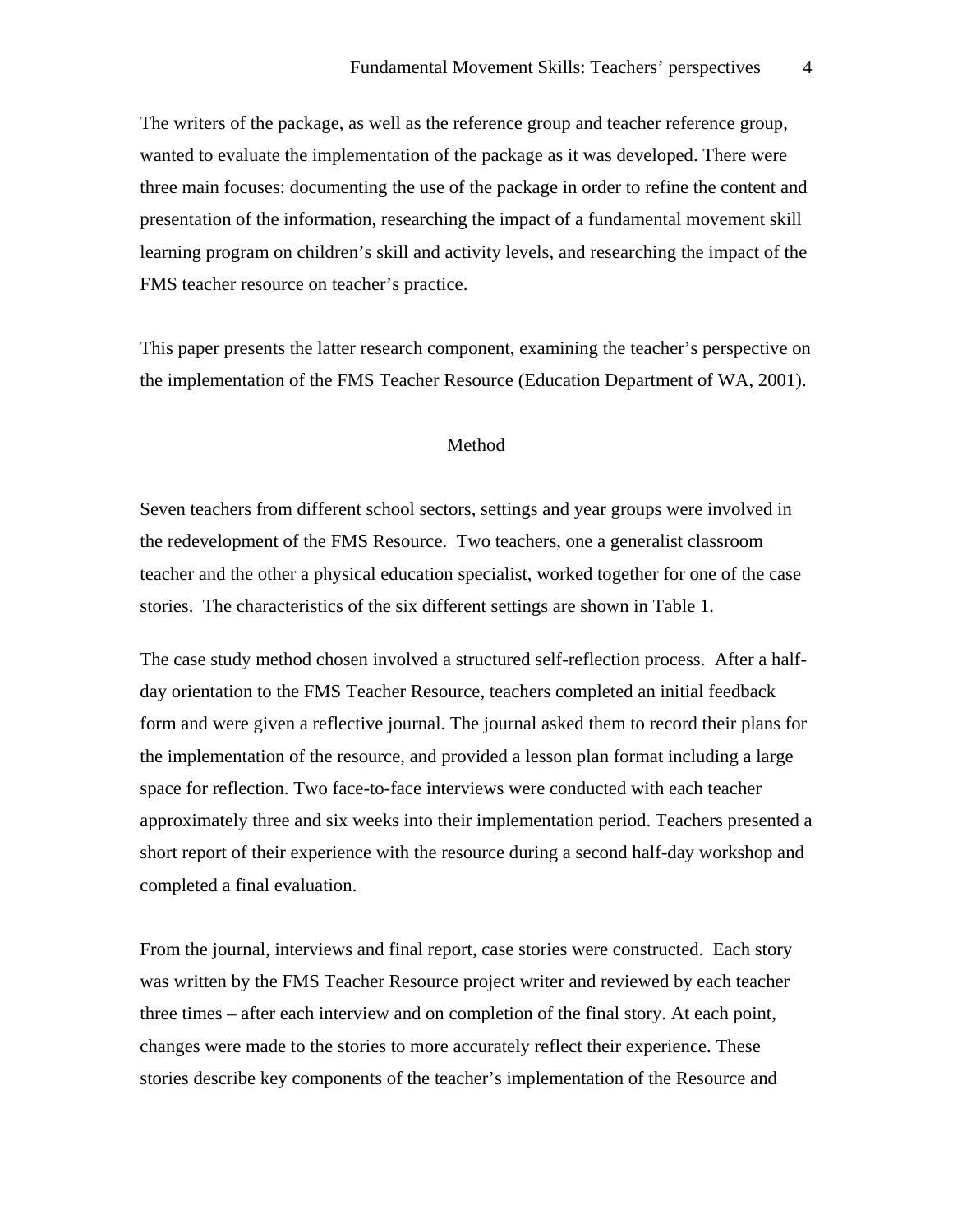were included in the final Resource as examples for other teachers. The initial selfreflections, journals and case stories were analysed to identify emerging themes. These were loosely grouped into two areas: teacher knowledge and confidence.

Six weeks after the trial, teachers were asked to reflect on the impact of the FMS Teacher Resource on their confidence in teaching FMS and their knowledge of fundamental movement skills. This paper reports the teachers' journeys.

## Results

In order to compare the experiences of the teachers, two sets of matrices were developed (Tables 2 and 3). The first described each case and included the initial understandings and expectations of the teachers, their journal entries, their learning as reflected in the coconstructed case stories and their final reflections. The second focused on the emerging themes.

### *Case Study Summaries*

Each teacher reflected on their experiences and learning and reported the significant impacts on their practice, thinking and confidence that they identified. Not all teachers provided extensive written notes. For some, the interview process supported their reflections and enabled them to limit their writing. These 'verbal' teachers also gave limited information in their final reflections.

#### *Emerging Themes*

Learning seemed to fall into the focuses the authors had chosen for the Resource itself. This is not surprising since the materials were developed and reviewed within the following structure:

- Identifying children's interests, strengths and needs
- Choosing a focus skill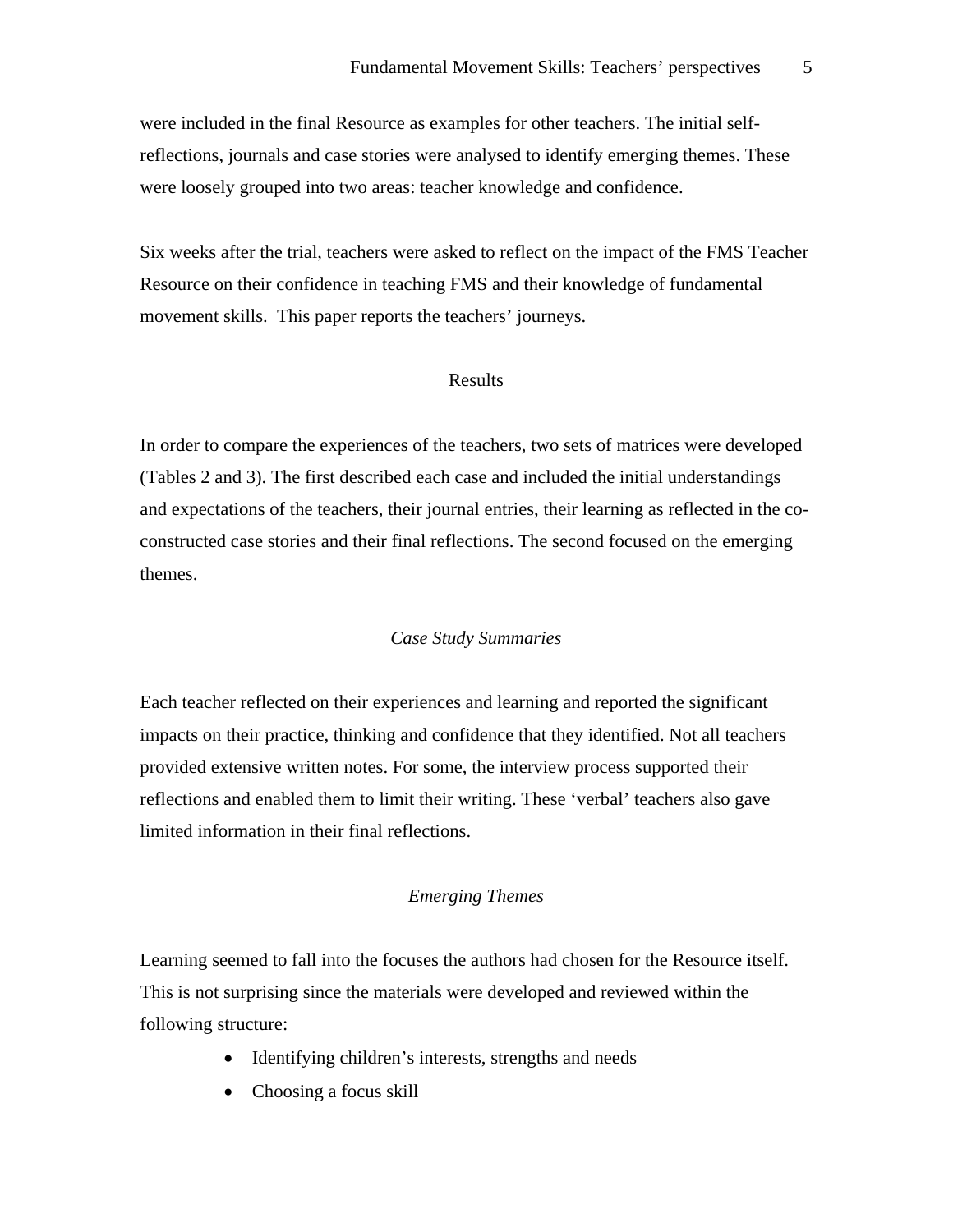- Assessing children's skill levels
- Planning and implementing learning experiences
- Gathering information about developing skill levels, and
- Sharing information about learning.

The interwoven nature of the learning and teaching process, however, often meant that a comment made in connection to one aspect also reflected learning in others. In particular, comments made about 'confidence' often referred to many parts of the process, and of the teachers' own journey of learning about and teaching of FMS.

## *Final Reflection*

Participants were asked to rate their knowledge, and confidence prior to and after completion of the trial period. These ratings are shown in Figures 1 and 2 . With the exception of one highly skilled and knowledgeable teacher, all other participants reported increased knowledge and confidence.

## Discussion

From the beginning, the plan was to develop a Resource that could 'stand on its own'. Consequently, extensive information about FMS, observation strategies, information gathering techniques, appropriate learning experiences, assessment methods and ways to share information were developed in the form of texts, examples, proformas and the case stories. The aim was to provide a number of ways for teachers to access the Resource, catering for teachers' different learning styles and intelligences. The teachers were encouraged to take from the Resource those parts they felt were useful and to use it in a way that best met their particular requirements.

The self-reflective method chosen to document and evaluate the development of the resource was designed to support teacher's reflections, encourage deeper thinking and inform the writers on their progress. Three of the teachers kept a detailed journal, supporting their observations of the children's skill development with anecdotal records,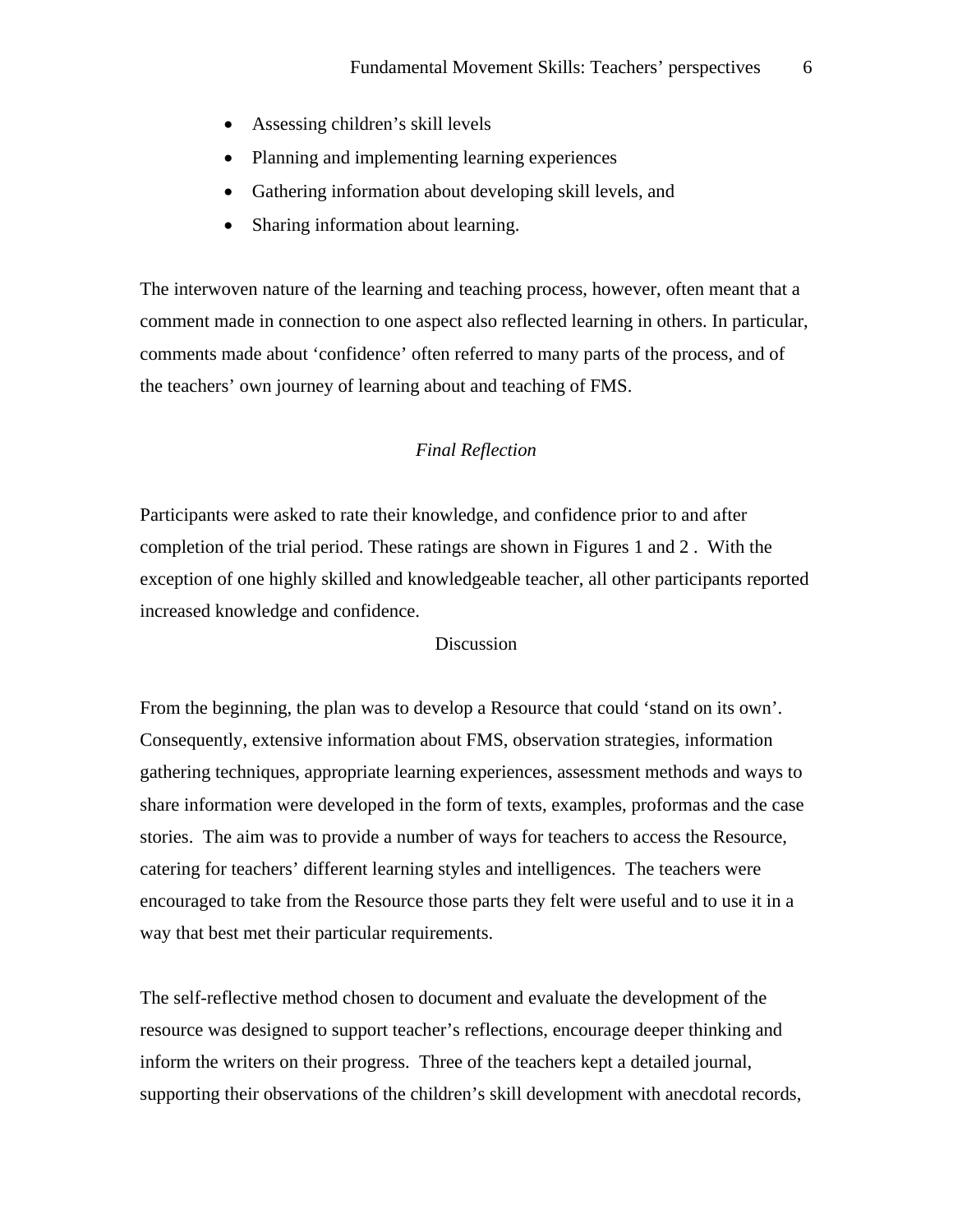observation records and photographs and discussing these with colleagues and the project writers. Two other teachers used the journal to a limited extent, but used discussion with their colleagues and with the project writers to articulate their emerging understandings. The two remaining teachers wrote little in their journals but were happy to discuss their experiences with the writers. The combination of information gathering techniques, designed to deepen and enrich the data gathered proved to be useful in ensuring *some* information was gathered from each of the participating teachers as it catered for their differences in learning styles and intelligences.

Analysis of the information gathered, in Figures 1 and 2, shows that the teachers increased their knowledge about, and ways to teach, FMS. There is some evidence, albeit less directly linked to each level of the teaching and learning cycle, that teachers' confidence increased (Figure 2). There are other factors, however, that are not clearly evidenced by the anecdotal and tabular data.

Suggestions made by the writers for additional ways to develop skills were included in the case stories as they developed. Some of the challenges faced by teachers enabled the writers to develop additional materials for the final Resource. Some of the solutions found by the teachers were similarly added to the Resource. The Resource, as well as the case stories, were thus co-constructed with the case study participants and the writers.

As the project continued and information and reflections were undertaken, it became clear that some teachers had not read much of the materials. One teacher referred to it as 'the guff'. There was an expectation that the teachers would use the information in the Resource to gain knowledge about FMS and the teaching of FMS. Some teachers did not choose to read the 'guff', preferring instead to intuit the prerequisite knowledge and to use the 'tools' and proformas without the theoretical background. The role of the writers in providing professional development became important in the process of implementing the Resource. Implicit in the documentation of the case stories is the relationship that developed between the writers and the case study participants.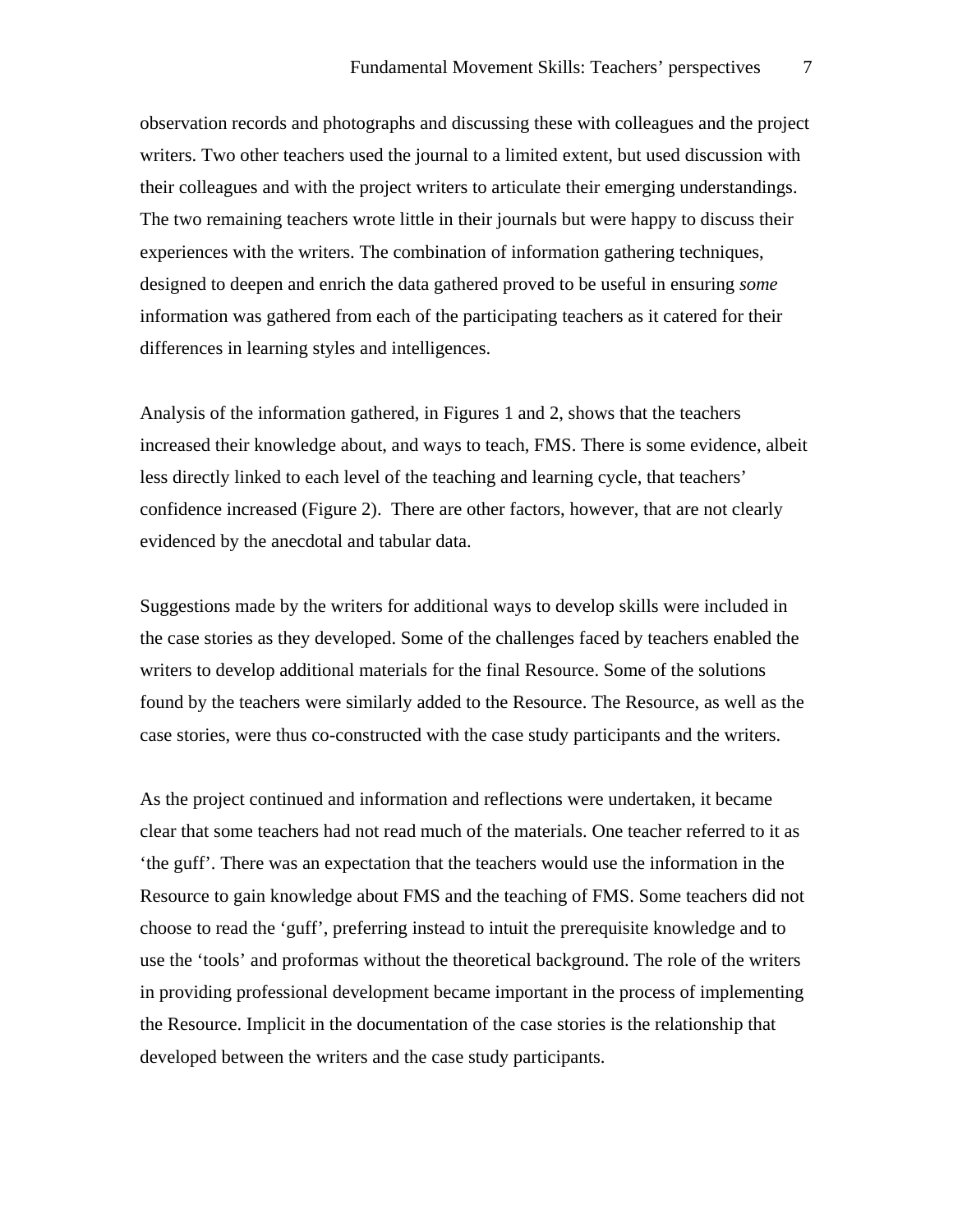Three examples of the challenges of these implicit assumptions are described here. A skill was chosen that was already achievable by every child in the group, but because the teacher felt confident to teach it, the writers were faced with a difficult decision. Did they intervene and guide the teacher to a more difficult skill for the children but a more challenging skill to teach and, perhaps, result in the teacher leaving the project altogether? Did the writers leave this story out? Did they change the story and report it differently?

A second challenge came through a teacher providing limited and uninspiring learning experiences for the children that did not extend their skills or challenge them, and resulted in off-task behaviour. The teacher's immediate solution was to further limit the learning experiences, centering the lessons on whole group, teacher-directed activities.

A third challenge occurred when observing a teacher implementing experiences in a way that was confusing and overwhelming for the children. The need for the teacher to keep her own energy level up meant that the children were being rushed from one activity to another.

In all of these cases, to report them 'as they really were' required documenting, and potentially modeling, poor teaching practice. The writers' decision was to encourage the teachers within their comfort zones, suggest experiences that would build on the children's interests and competencies, but extend both the repertoire of teaching experiences of the teacher as well as the learning opportunities for the children. In each case, the teachers responded positively to our suggestions and were able to add to them. In effect, we modeled a teaching and learning process we hoped the teachers would enact with their children.

Each of the cases posed a question about the relative importance of knowledge and confidence. The teachers reported that the Resource gave them the *confidence* to teach FMS, but (it seemed to the writers) that their *knowledge* about FMS remained low. Having the information accessible increased the teachers' confidence in teaching the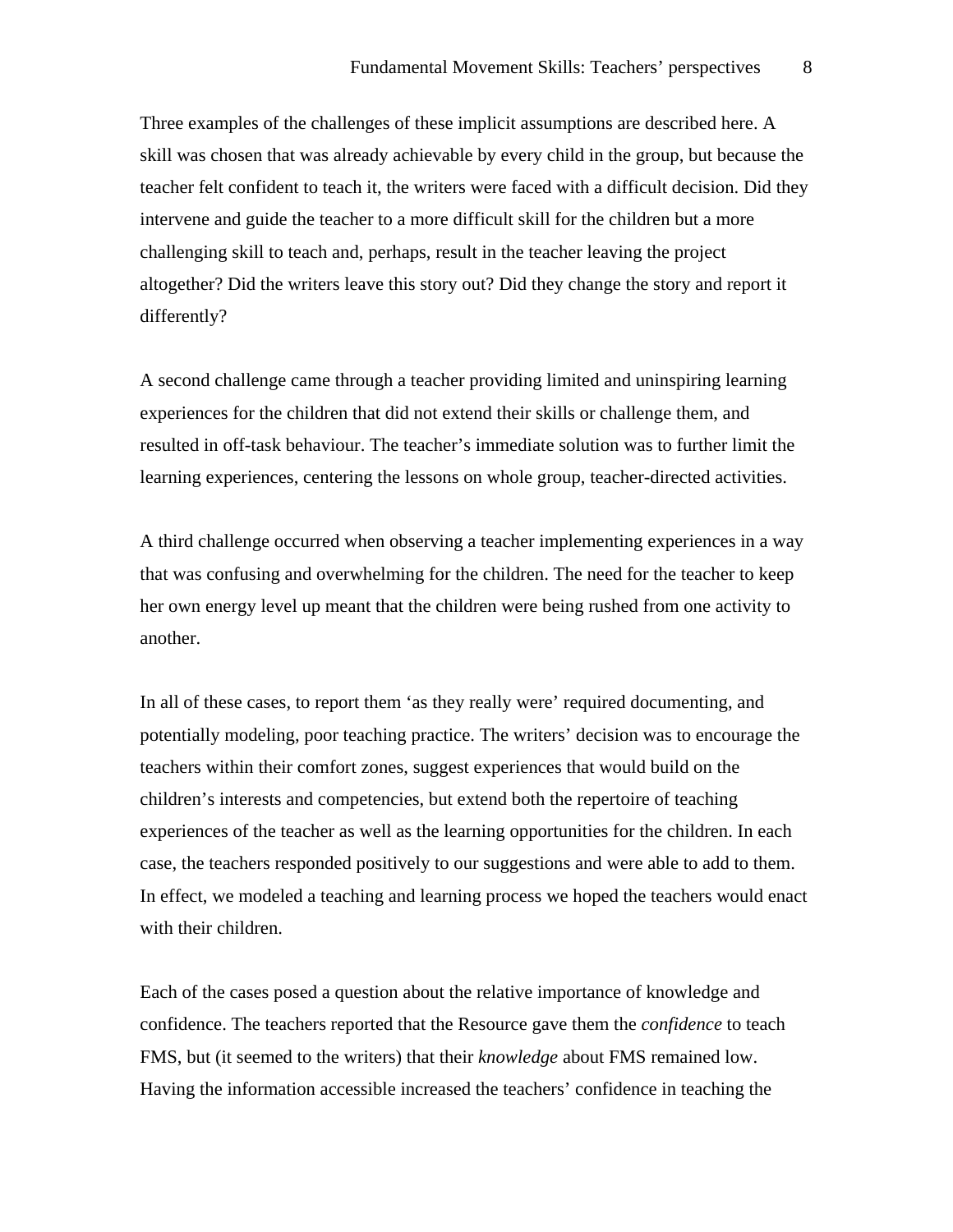skills but, without professional development, their knowledge of FMS and teaching FMS was limited. In the long term, poor experiences can result in reduced participation from the children, more off task behaviour and more difficult lessons for the teacher. Would the teacher then turn to the Resource for additional information to guide their teaching? Or, would they drop the Resource altogether? While the writers' intervention prevented it, the experience of the uptake of a Resource suggests that the latter was more likely. In other words, teachers having confidence in their ability to teach FMS might initially trial new experiences. Without the knowledge to support that confidence the learning experiences would not be appropriate, the children's off-task behaviour would increase and the teacher's confidence in their ability to teach FMS would be undermined.

Another teacher reported that her focus on the skill criteria resulted in her 'screaming skill criteria across the playground', for example "lift your knees up!". Her philosophy of the importance of play was, for a time, overwhelmed by her new knowledge of the skills she was teaching. Her knowledge and confidence increased for a time. As the children were not incorporating the skills into their play, she realised that teaching the criteria was not enough. Her confidence reduced. Through discussions with colleagues and with the writers, she was able to integrate her new knowledge of FMS with her philosophy of learning.

The teachers indicated an increased level of participation by the children in the learning experiences provided (Hands and Martin, in this issue). In order to maximize the children's learning, support individual development of skill criteria and gather information about individual levels of achievement, teachers potentially had to be 'in more places at once'. The framework for physical activity sessions involved a high level of small group and individualised instruction. There was generally less whole class demonstration which involved a teacher demonstrating a skill once to the whole group. Teachers reported demonstrating the skills repeatedly to individuals and small groups.

Conclusion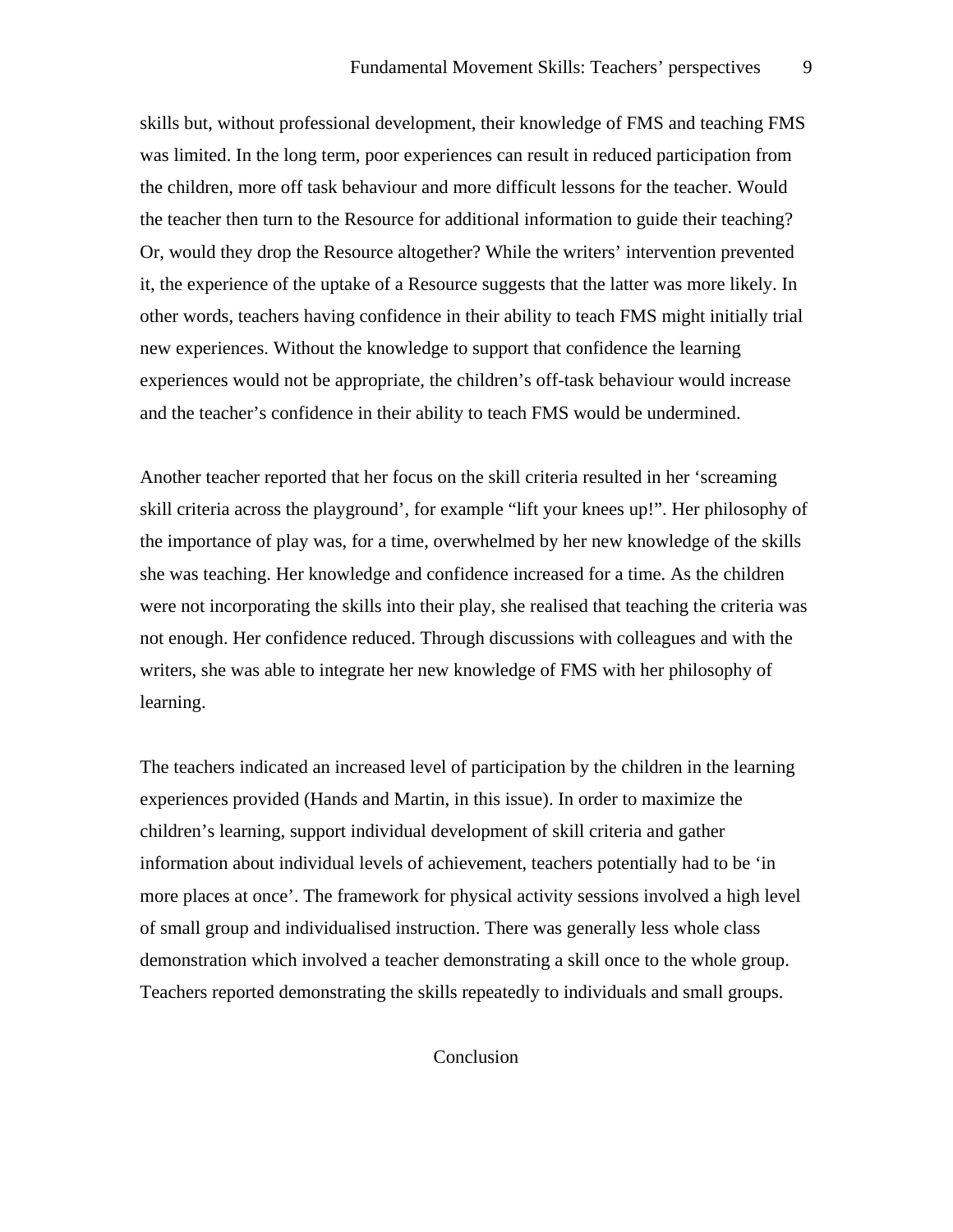## *Teachers' knowledge of fundamental movement skills*

It is clear that the FMS Teacher Resource supported teachers**'** understanding of FMS, the importance of FMS and different ways of developing a teaching and learning program to incorporate FMS. Part of this knowledge, for some of the teachers, came not from the Resource itself but from the professional development provided by the project writers. Written materials alone are insufficient to support all learners.

# *Teachers' levels of confidence*

The FMS Teacher Resource provided the information and security that teachers felt they needed to teach FMS. There is no doubt that their perceived levels of confidence increased. This confidence came, in part, from the teachers' increased knowledge of FMS. However, for many of the teachers this knowledge came, not from the Resource itself, but from the interchange and relationship with the project writers. Without the professional development support it is possible that the long-term experience may have actually undermined the teachers' confidence in teaching FMS. As children were more off task from experiences that were inappropriate, unchallenging or boring, teachers may have abandoned the FMS program altogether. Extrapolating from this experience, it is clear that there is an important role for professional development in the introduction of the FMS Teacher Resource and the implementation of FMS in the classroom.

#### References

Curriculum Council of WA**.** (1998)**.** Curriculum Framework for Western Australian School, Perth:

Curriculum Council

Education Department of WA**.** (1997)**.** Fundamental Movement Skills, Perth, WA: Education Department of WA**.** 

Education Department of WA**.** (2001). *Fundamental* M*ovement* S*kills* T*eacher* R*esource*. Perth, WA: Education Department of Western Australia.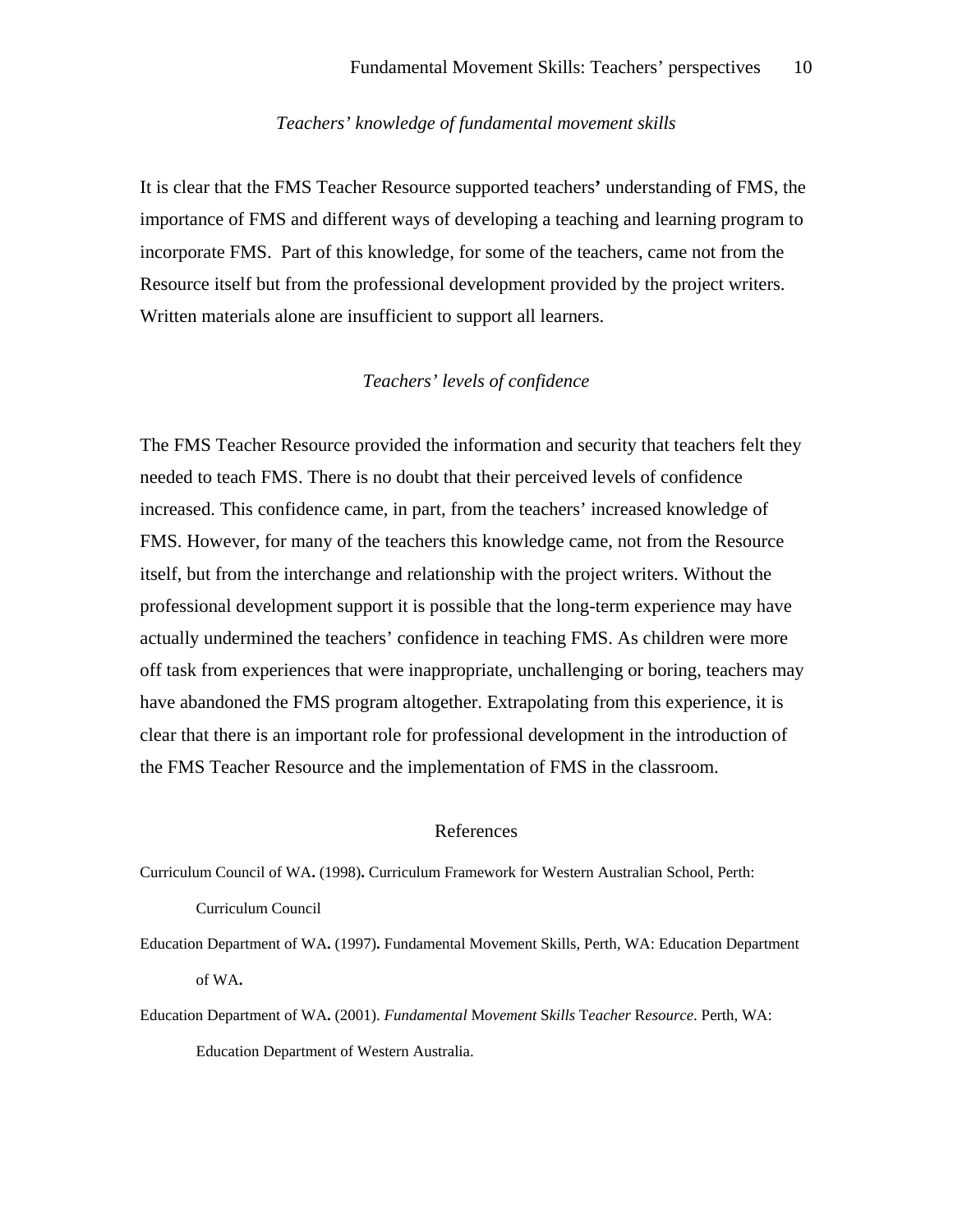- Hands, B., Parker, H. E., & Larkin, D. (2001). *Building an* Ac*tive* F*uture* S*ummit: Background Paper*. Perth, WA: University of Notre Dame.
- Henderson, S. E., May, D. S., & Umney, M. (1989). An exploratory study of goal setting behaviour, selfconcept and locus of control in children with movement difficulties. *European Journal of Special Needs Education, 4*(1), 1-14.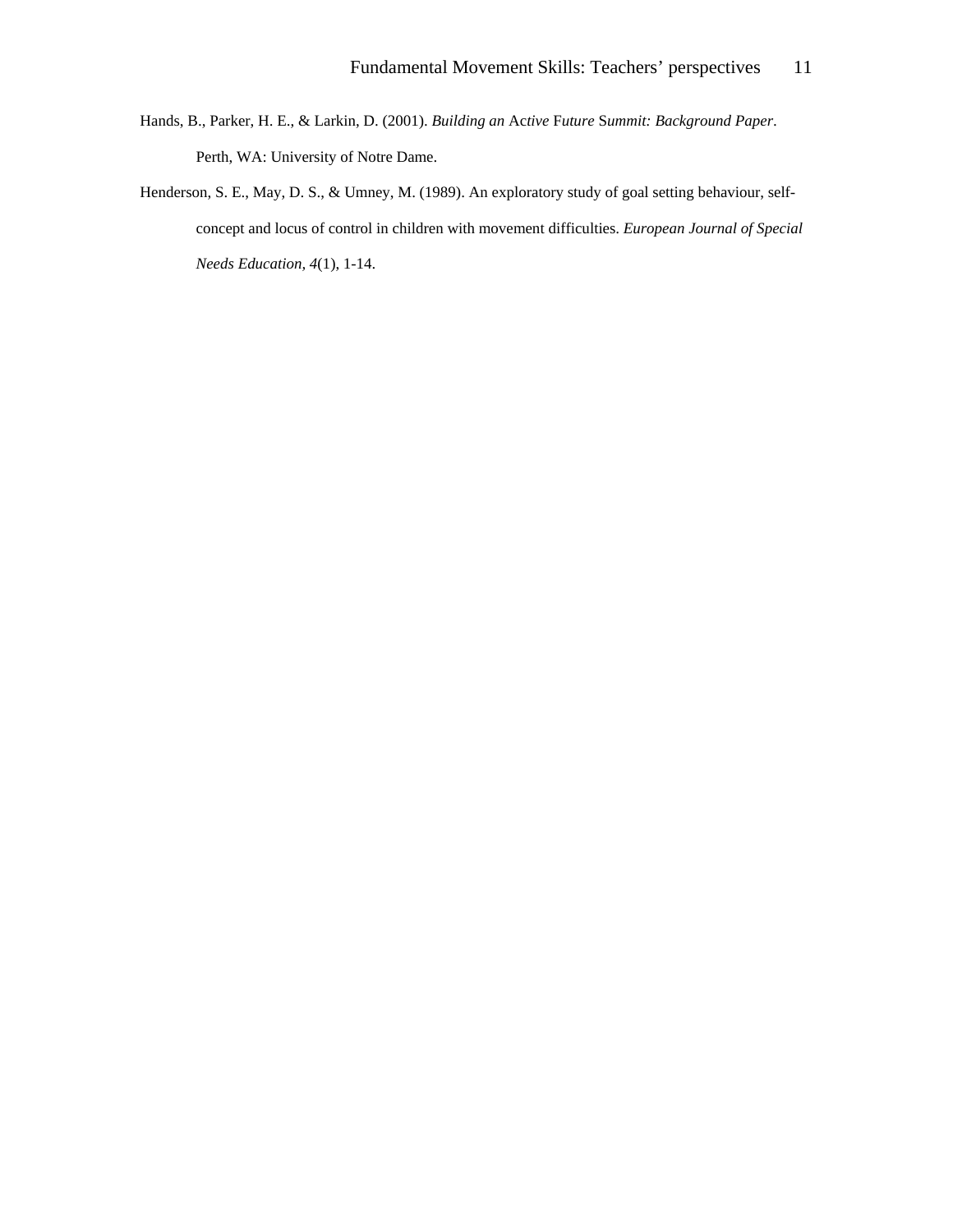|                                | School Type                     |          |             |  |  |
|--------------------------------|---------------------------------|----------|-------------|--|--|
| Setting                        | Government                      | Catholic | Independent |  |  |
| Classroom                      | Pre-primary                     |          | Year One    |  |  |
| Physical education specialist  |                                 | Year Two | Year Two    |  |  |
| Children with additional needs | <b>Education Support Centre</b> |          |             |  |  |
| Aboriginal children            | Year 3 and 4                    |          |             |  |  |

# Table 1: Context for Case Study Participants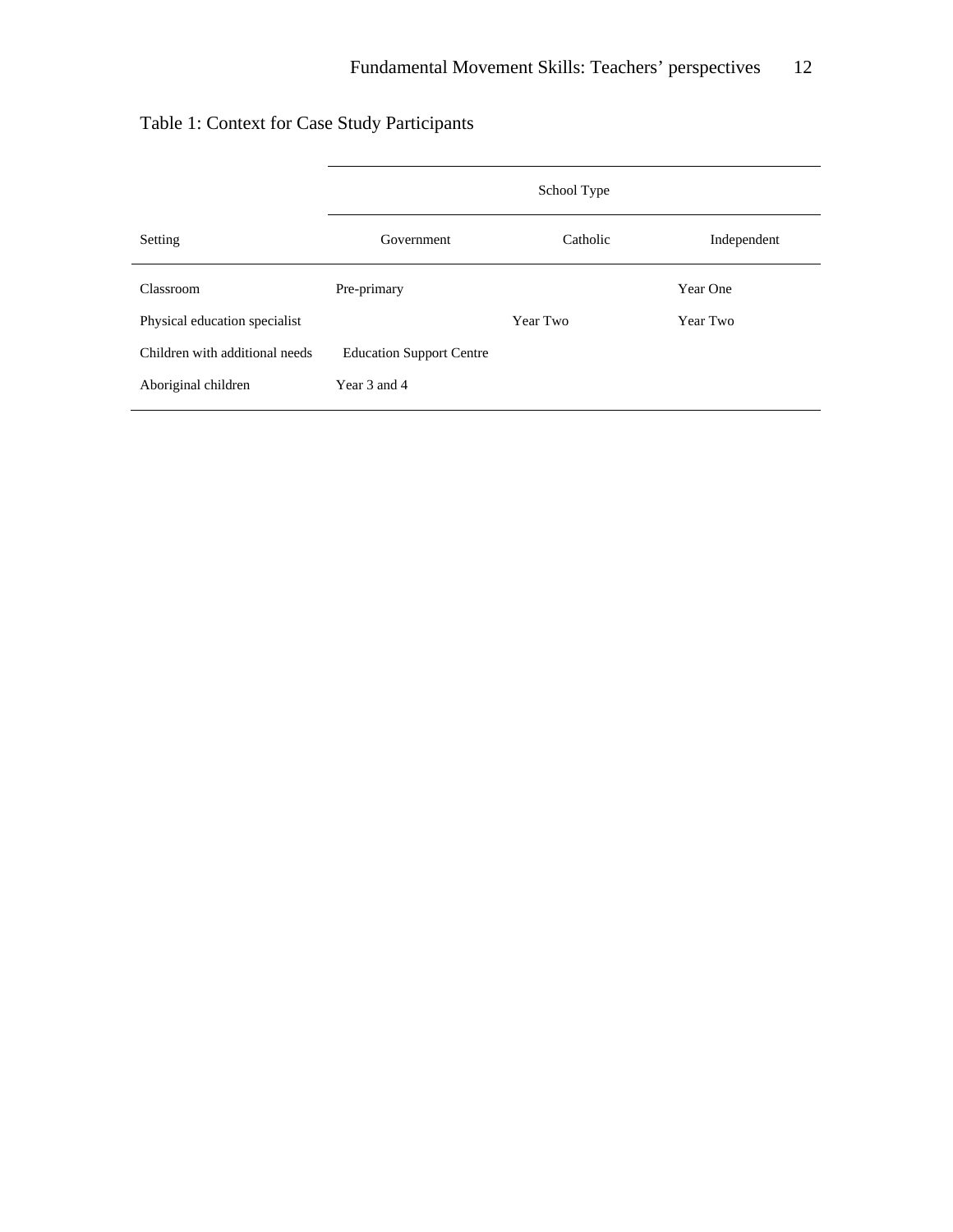

Figure 1. Changes in teacher knowledge about FMS after implementing the Resource.



Figure 2. Changes in teacher confidence about teaching FMS after implementing the Resource.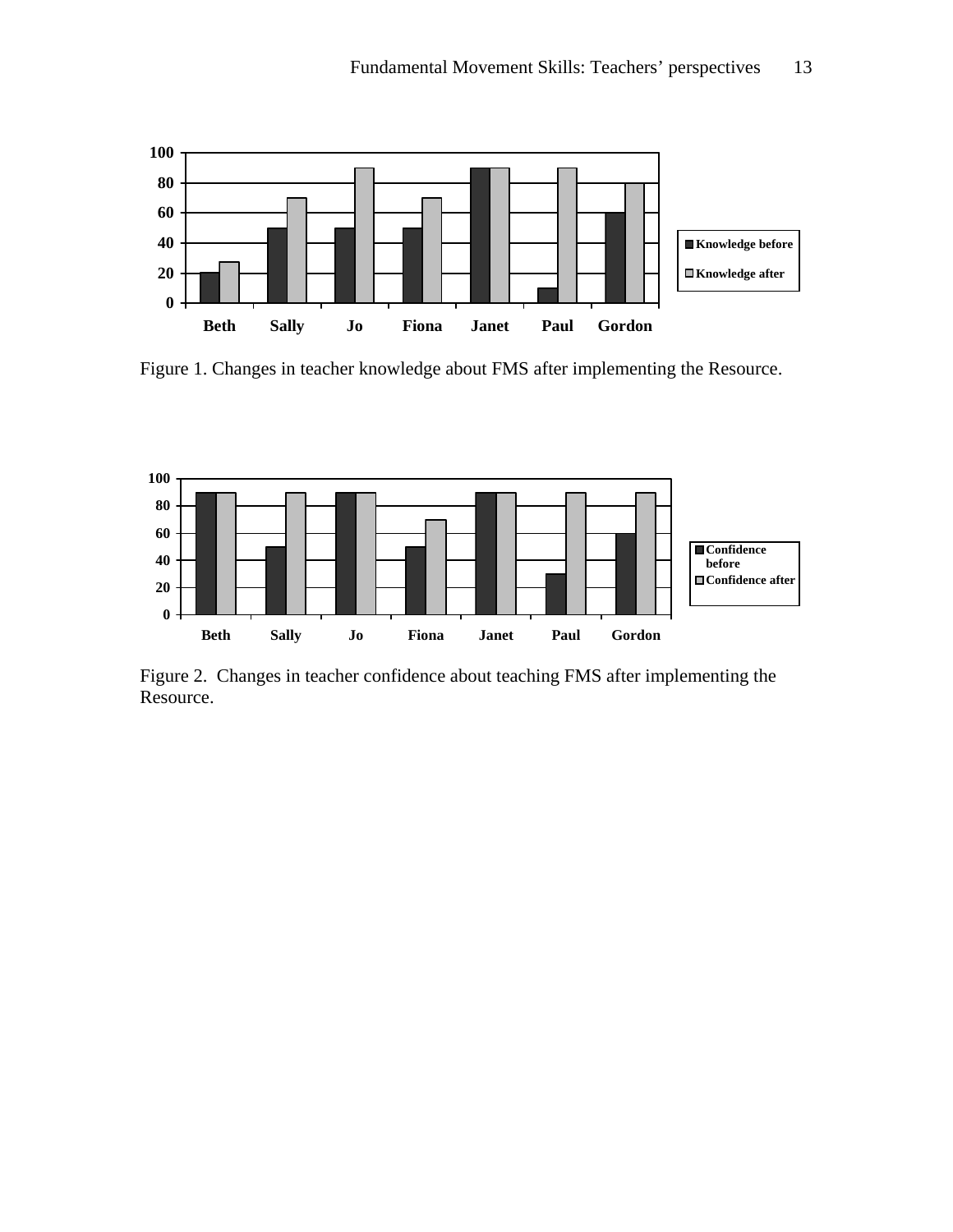|                       | <b>Beth</b>                                                                                                | <b>Sally</b>                                                                                                                                                                     | Fiona and Jo                                                                                                                                                           | <b>Janet</b>                                                                                           | Paul                                                                                                                                                                                                                                                 | Gordon                                                                                                                       |
|-----------------------|------------------------------------------------------------------------------------------------------------|----------------------------------------------------------------------------------------------------------------------------------------------------------------------------------|------------------------------------------------------------------------------------------------------------------------------------------------------------------------|--------------------------------------------------------------------------------------------------------|------------------------------------------------------------------------------------------------------------------------------------------------------------------------------------------------------------------------------------------------------|------------------------------------------------------------------------------------------------------------------------------|
| Initial<br>reflection | Children need to focus<br>on body management.                                                              | I believe in the value of<br>learning through play.                                                                                                                              | Experienced classroom<br>teacher.<br>Inexperienced physical<br>activity specialist.                                                                                    | Experienced, dedicated<br>professional.                                                                | Previously used a play<br>stations model.                                                                                                                                                                                                            | It is important<br>emphasise self-confidence<br>and self-esteem.                                                             |
| Journal               | Need to individualise<br>assessment methods and<br>develop ways of<br>assessing attitudes                  | Explored a range of learning<br>experiences.<br>Problem solving helped<br>children think about their<br>skills.                                                                  | Focused on specific<br>components of the skills.<br>Peer teaching worked well.<br>Different experiences for<br>different levels reflects the<br>reality of classrooms. | Focusing on a few skills<br>gave us an opportunity to<br>really teach and develop<br>skills in detail. | Used the skill criteria as<br>teaching points.                                                                                                                                                                                                       | I made links to the<br>Curriculum Framework<br>Many of the kids need<br>extension.                                           |
| Case story            | I focused on 'How do<br>they do the skill?'<br>Collaboration with the<br>classroom teacher is<br>valuable. | It is important that children<br>use the skill in a meaningful<br>context and learn it for<br>meaningful purposes.<br>It's easy to teach the skills<br>when you know about them. | There are many ways to<br>integrate the FMS into the<br>daily teaching and learning<br>program.<br>FMS can be child-centred.                                           | Resource provided new<br>ideas for learning<br>experiences.                                            | Reducing instruction time<br>enabled increased time for<br>children's activity.<br>Modified the experiences<br>by changing the size of the<br>ball, distance to the target.<br>I have the confidence to<br>say 'Yes, I can teach these<br>children.' | I needed to make the<br>experiences more<br>challenging.<br>Observation Criteria<br>identified what criteria to<br>focus on. |
| Final<br>reflection   |                                                                                                            | Three things I found critical<br>to implementation were<br>Daily activity<br>Being experimental<br>Involving the children in the<br>implementation                               | I have a better understanding<br>of the techniques/desired<br>movements of particular<br>skills and how to best develop<br>them.                                       |                                                                                                        |                                                                                                                                                                                                                                                      |                                                                                                                              |

Table 2: Summary of the teacher's experience of implementing the FMS Teacher Resource